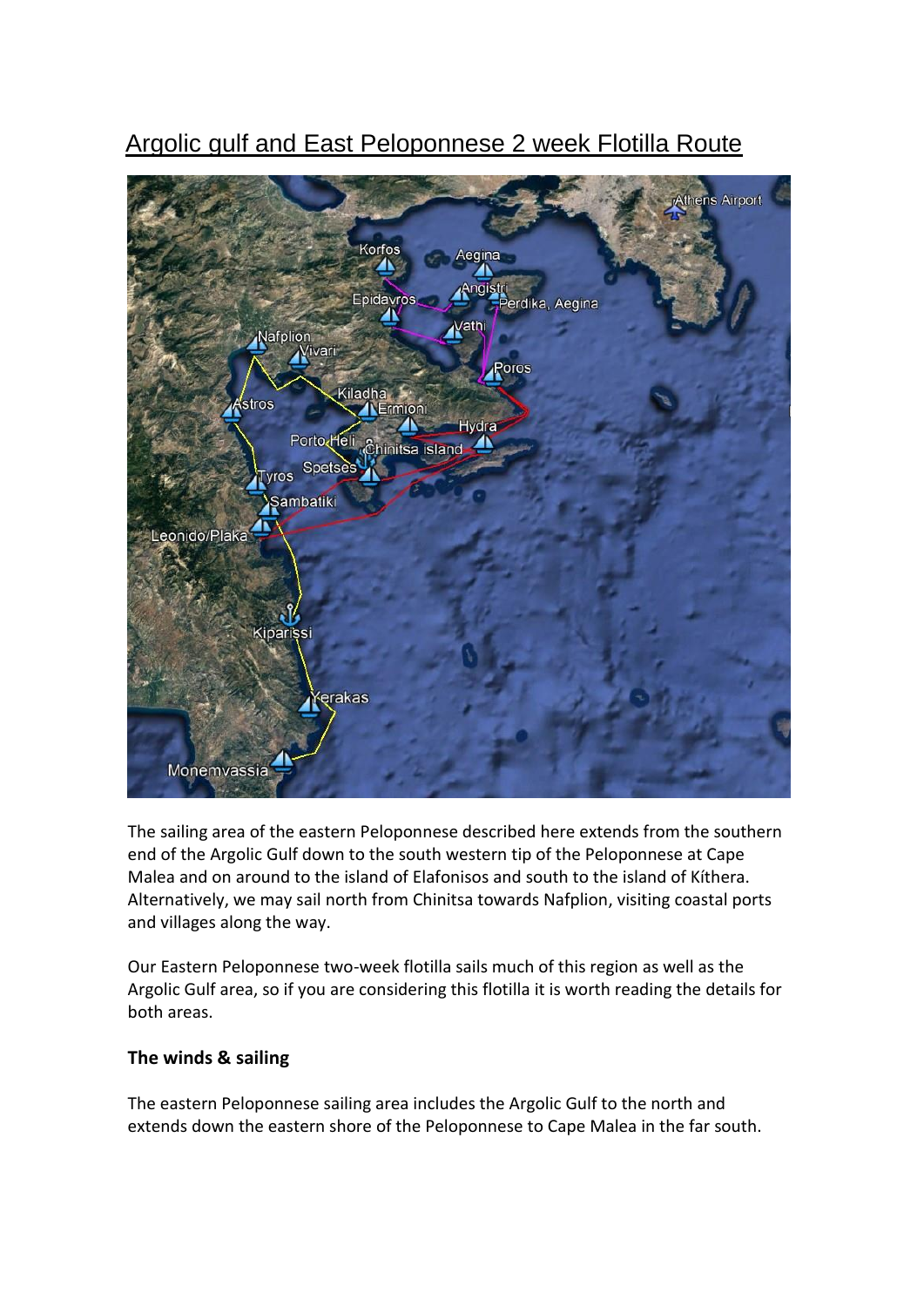The northern part of the sailing area is therefore the Argolic Gulf which is well protected from the summer 'Meltemi' wind that blows from the north/north easterly.

As you head south towards Monemvasia, so you gradually leave the shelter of the Argolic Gulf and enter the more exposed south eastern Peloponnese which can experience more of the 'Meltemi' wind. That said, it's also possible to sail (well, motor!) to Monemvasia in a flat calm, so it is more a case that if the 'Meltemi' blows, then you can be more exposed, but by heading north again you can tuck back into the shelter of the Argolic Gulf, Hydra and Spetses.



### **Ports & places of interest**

The eastern Peloponnese coast is a place of quiet unspoilt villages and anchorages. You will find waterside tavernas but you will be well away from large towns and the noise of all-nights bars and discos. If you look for peace and natural beauty, this is the area for you.

Please note that waypoints are provided for identification purposes only and represent good 'stand-off' locations. However, they are not intended to be used for navigation.

## **Hydra (Ídhra) 37° 21'.02N 23° 27'.91E (WGS84)**



Hydra is one of the most beautiful islands in Greece. There are massive stone merchants' houses nestling in a rocky landscape.

The harbour is very small and space is at a premium and so it is always important to get into harbour early.

There are countless restaurants and bars and the whole effect is enhanced by the absence

of motorised transport.

# **Ermioni 37° 23'.21N 23° 15'.50E (WGS84)**

It is really worthwhile finding the time to visit this beautiful village sat on a pine-clad peninsula. Choose the north or south quay according to the wind direction and enjoy magnificent sunsets from the many fine tavernas.

An impressive farmers' market is held every Thursday morning where you can buy fresh local produce.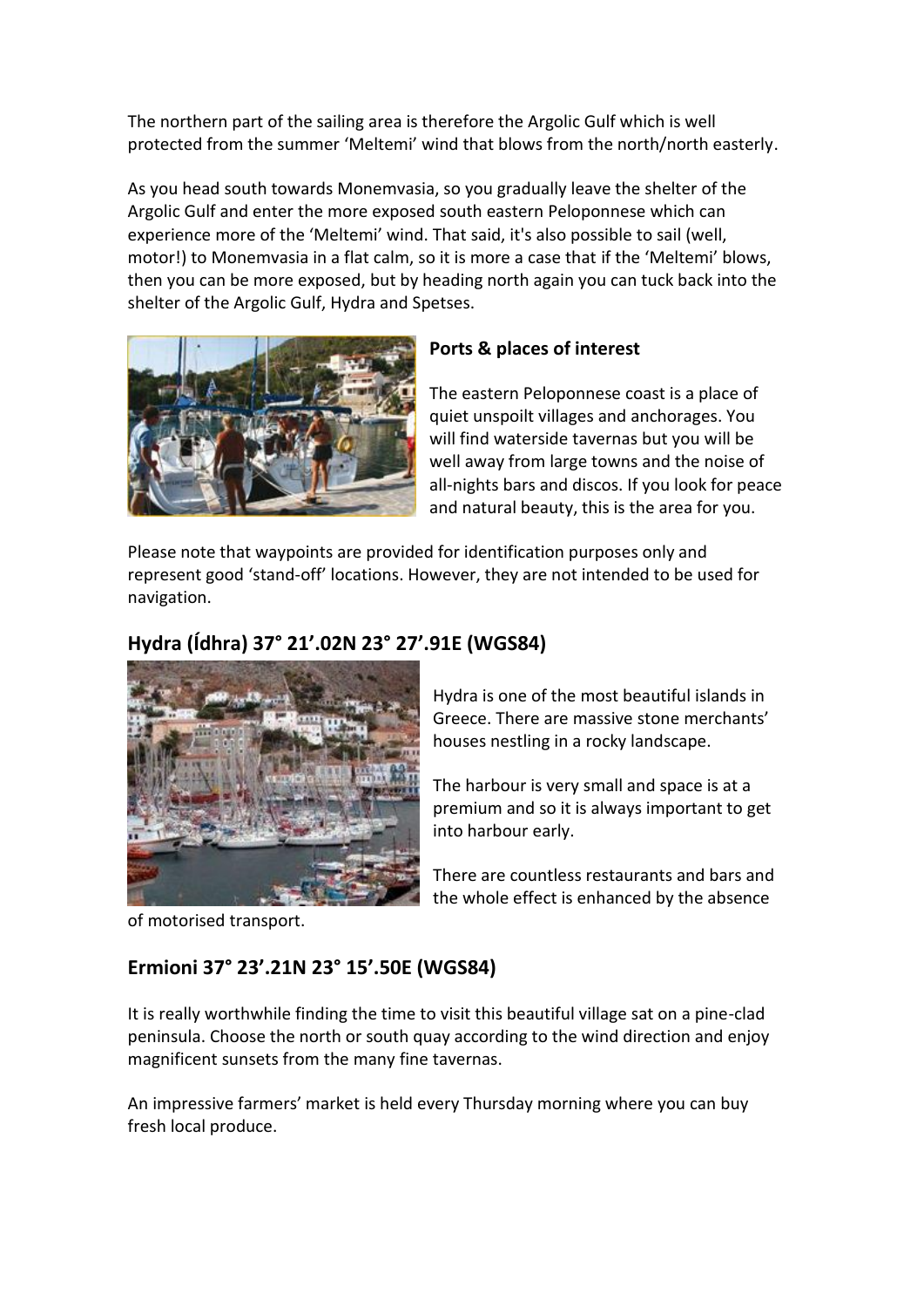

# **Port Heli (Porto Kheli) 37° 18'.83N 23° 08'.13E (WGS84)**

While there are several beautiful anchorages in the approach to the main bay, Porto Heli itself is busy and crowded and is best kept as a safe anchorage in bad weather. It is also a good spot for provisioning from one of the many large shops.

# **Spetsai (Spetses / Spétsai) 37° 15'.85N 23° 09'.85E (WGS84)**

Spetsai is a beautiful historical island that should be visited so as to not miss its magnificent houses, traditional boatyards and the house of the Greek heroine of the War of Independence, Bouboulina.

While it may not be easy to find a place in the old harbour, there are several delightful bays to choose from depending upon the prevailing wind direction and strength. Transport around the island by water taxi is available.

### **Kiladha (Koiládhia) 37° 25'.54N 23° 06'.78E (WGS84)**



While Koiladhia is not a beautiful village, the bay affords totally safe anchoring. Eating out is for the fish lover as Koiladhia is a working fishing port.

On the eastern side of the bay, opposite the village, you can visit the Francithi cave which has been the source of numerous prehistoric remains including the skeleton of a stone-age

inhabitant, believed to be the oldest human remains found in Greece.

### **Vivari (Vivári)37° 31'.38N 22° 55'.84E (WGS84)**

This stunning landlocked inlet has the remains of a small Venetian fort on its Northern entrance.

You can moor at the head of the inlet and there are excellent tavernas on the shore. It's also possible to take a taxi into Navplion a few miles to the north.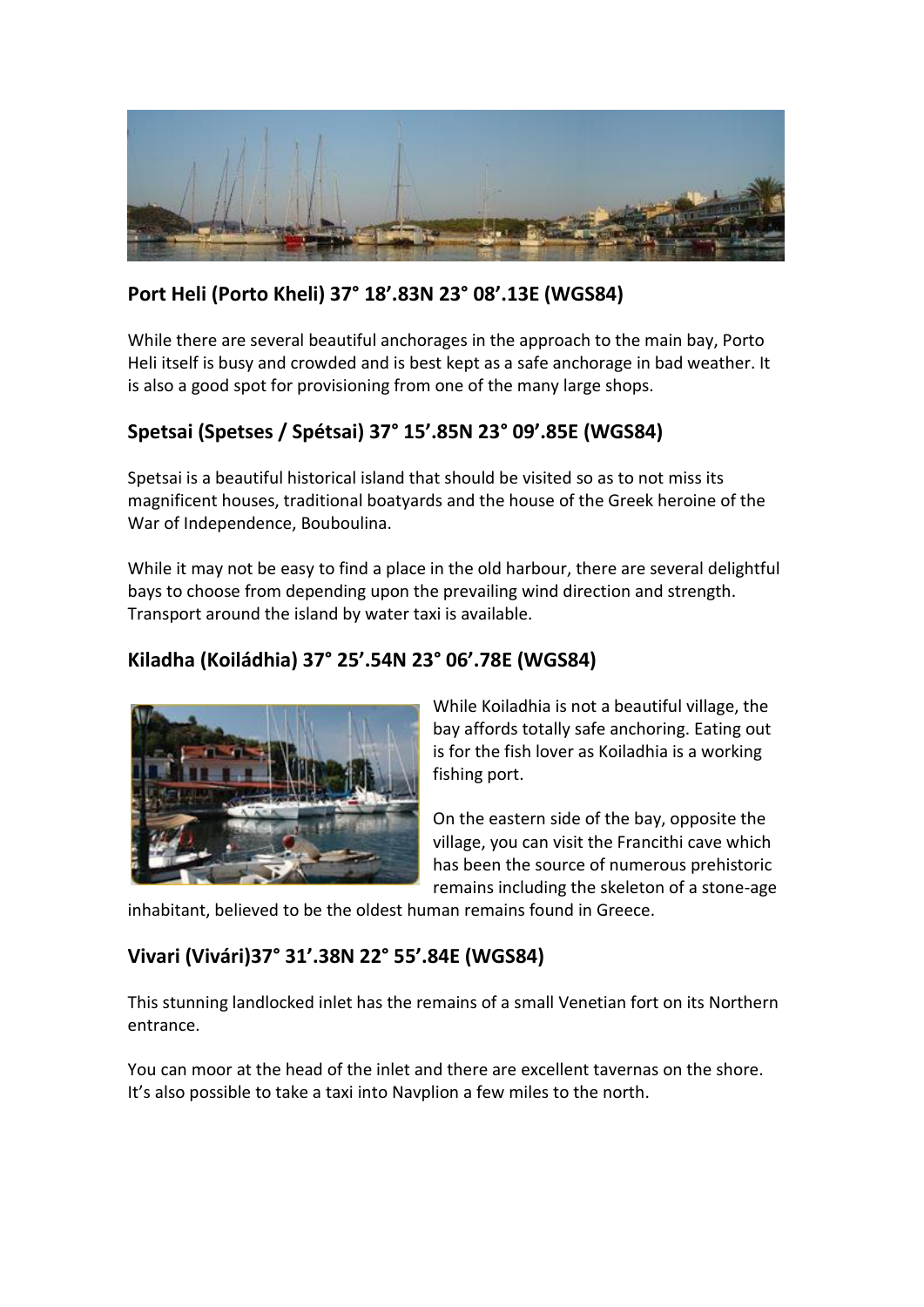# **Navplion / Nafplion (Naphlion) 37° 34'.05N 22° 47'.50E (WGS84)**



This city is unmissable and worth staying for a day. The picturesque old town is a mixture of Venetian, Turkish and neo-classical buildings and a stroll through the narrow streets and open squares overhung with bougainvillea, clematis and jasmine is a delightful experience.

There are countless excellent tavernas and bars and probably the best ice-cream parlour in Greece!

Perched above the city is the huge Venetian Citadel of the Palamidi and about twenty minutes north by taxi are the remains of the Citadel of Mycenae, and Tiryns, both of which are a world heritage sites.

The harbour is more commercial than many you may visit, but the town, Palamidi and general ambiance of the place more than makes up for it!

#### **Astros (Ástros) 37° 24'.82N 22° 45'.98E (WGS84)**



Astros harbour gives good shelter in the summer and is clean enough to swim in. A short walk above the town you can visit a ruined Venetian castle. There are numerous tavernas and bars and restaurants around the sandy bay and a few kilometres of beach.

### **Tiros (Paralia Tirou/Tíros / Tyros) 37° 14'.72N 22° 52'.10E (WGS84)**

This has become a new stop since the mole has been extended providing good shelter. It is worth the visit for the friendly restaurants and the charming village on the hill.

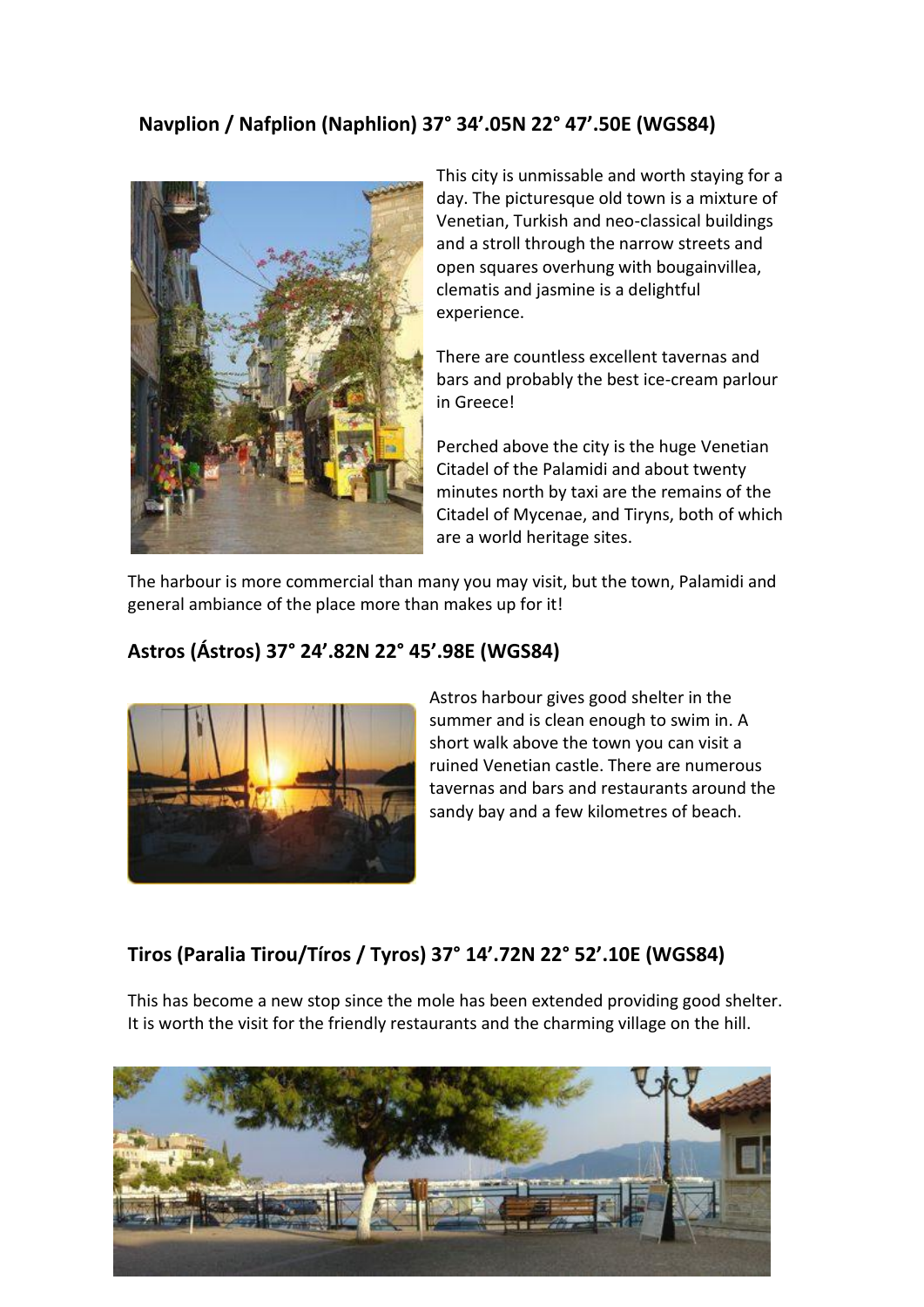### **Sambatiki 37° 11'.32N 22° 54'.45E (WGS84)**



A new baby harbour with limited facilities, but peaceful and useful in high season when other harbours are full.

Taverna choice is very limited, but the food is simple and wholesome. Tables are laid out after sunset quite literally on the beach!

### **Plaka / Leonidio (Leonídhion Plaka) 37° 08'.68N 22° 53'.60E (WGS84)**

This is a must; Plaka harbour is situated under impressive rocky slopes and boasts a mile long beach with tavernas selling dishes sourced from the local market gardens.

It is the port for Leonidhion which is situated four kilometres inland on the floor of the



valley and is the capital of the region.

Leonidhion is an untouched Arcadian town and worth a visit to see the beautiful traditional stone houses and the spectacular landscape that surrounds it. Nearby is the spectacular convent of Mount Elonis.

Leonidhion Plaka counts as one of Rob Heikell's top six favourite spots in Greece (Sailing Today, issue 136, August 2008).



### **Kiparissi (Kiparíssi) 36° 58'.60N 23° 00'.30E (WGS84)**

Kiparissi is situated in a spectacular bay surrounded by steep mountains that provide good sheltered mooring from all but north easterly winds. There are three quays: town quay, chapel cove and the north west quay, each appropriate for sheltering from a different wind direction.

The village has several tavernas and basic provisions can be found.

Between Kipirissi and Yerakas there are some wonderful anchorages providing the weather is calm.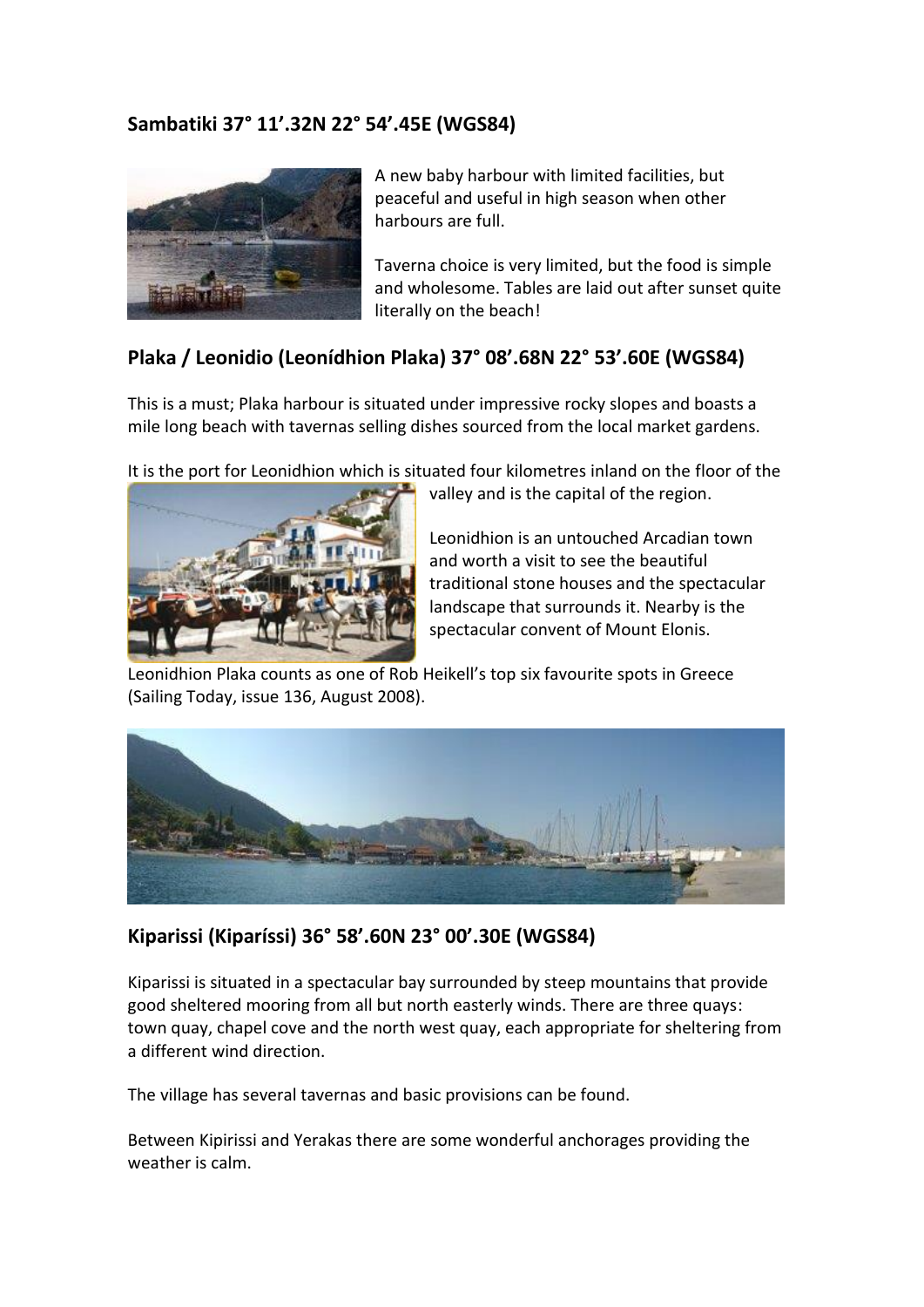

### **Yerakas (Yérakas / Ieraka) 36° 47'.35N 23° 05'.61E (WGS84)**

Yerakas is something really different; a totally protected fjord opening out into a (very) shallow inland salt water lagoon. It is an enchanting little place with a couple of excellent tavernas along the water's edge.

There is a small shop under one of the tavernas. It has limited opening hours and even more limited stock, but does sell Kojac lollipops!

On the northern point of the entrance are the ruins of an acropolis dating from Mycenaean times which sit above ÁK Kástro (Castle Point).



### **Monemvasia (Monemvasía) 36° 40'.90N 23° 03'.30E (WGS84)**



Monemvasia is unique and should be visited at all costs. It will leave you remembering it as one of the most impressive places you have ever visited. Leave a day for exploration and relaxing in the excellent restaurants and wandering the streets and shops.

The colossal rock has the remains of a Byzantine town spread across the top and a medieval village tucked onto its southern side. To enter the village is to take a step back in time. A